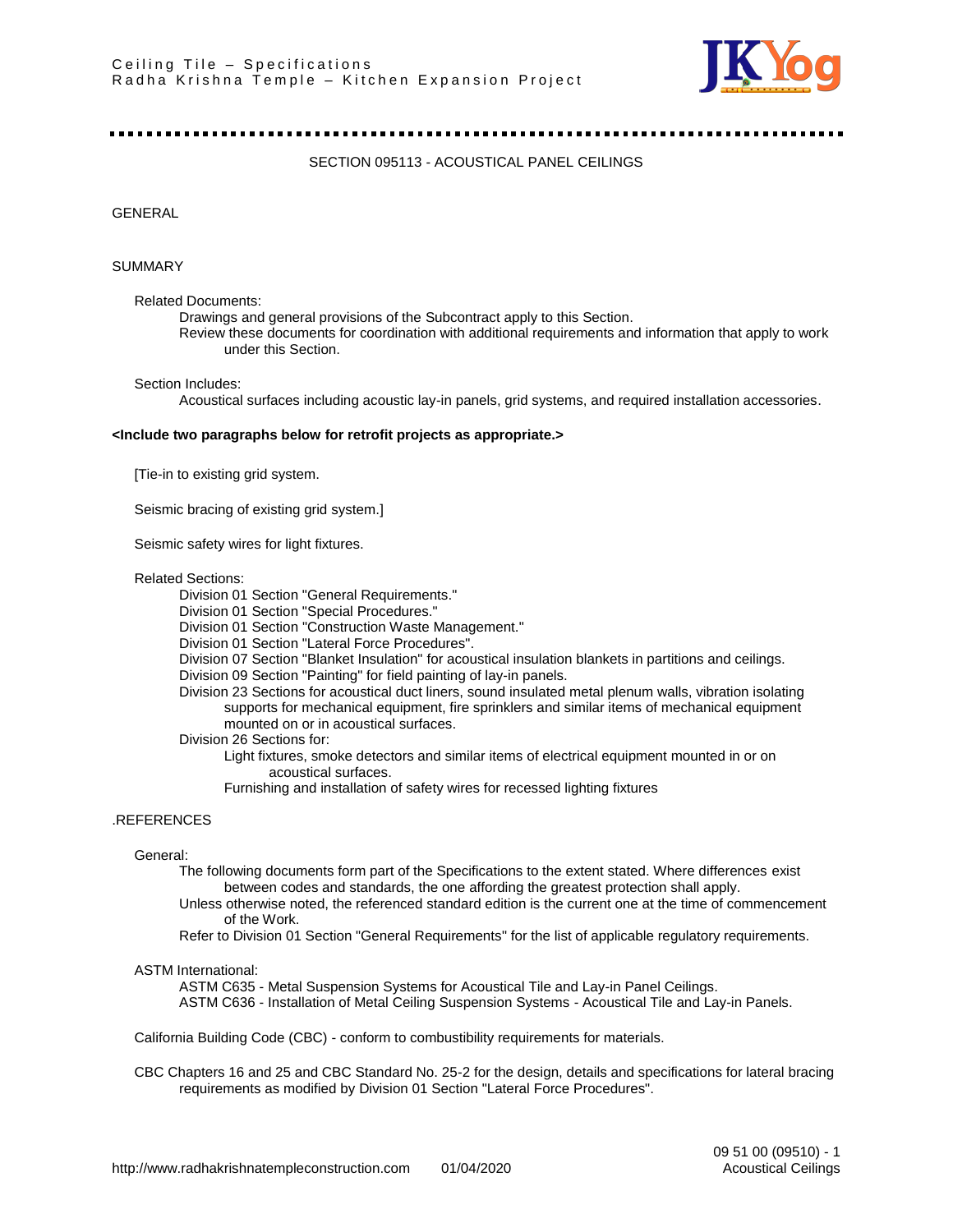

Ceilings & Interior Systems Construction Association: Ceiling Systems Handbook. Guidelines for Seismic Restraint of Direct-Hung Suspended Ceiling Assemblies—Seismic Zones 3 & 4.

UL - Underwriter's Laboratories System Ratings.

## SUBMITTALS

Submit under provisions of Division 01 Section "General Requirements."

### Product Data:

Manufacturer's specifications, installation instructions and product data on metal grid system components, acoustical units, and all other products to be used.

Approved ICBO report for fasteners proposed to be used to attach acoustical ceilings to building superstructure.

- Shop Drawings: Show grid layout and dimensioning, panel layouts, lighting fixtures, air diffusers, grilles, and all other items exposed in acoustical ceilings, locations of seismic braces and hangers, and suspension, seismic and bracing details. Show details of junctions with other work or ceiling finishes, and special conditions.
- Calculations showing that suspension systems will provide full compliance with seismic structural requirements of Division 01 Section "Lateral Force Procedures". Calculations shall be checked and sealed by a Civil or Structural Engineer licensed in the State of California.

#### Samples:

Acoustic panels of each type – 6 by 6 inches (150 by 150 mm) minimum. Grid system components, including suspension system main runner, cross runner, edge trim, and all special shapes, in 12 inches (300 mm) lengths.

#### QUALITY ASSURANCE

Installer's Qualifications: 5 years minimum experience with and specializing in acoustical ceilings installations.

## DELIVERY, STORAGE, AND HANDLING

Deliver materials to project site in original, undamaged, unopened containers bearing manufacturer's name, style, color and product number of each type of material.

Comply with manufacturer's recommendations for storage of materials to be used in the work.

### ENVIRONMENTAL REQUIREMENTS

Unless otherwise required by the manufacturers of the materials, temperatures are to be maintained at 60 degrees F. or higher, and humidity at 20 to 40 percent, prior to, during and after installation.

# SEQUENCING AND SCHEDULING

Do not install acoustical ceilings until dust-generating activities have terminated, and above ceiling work is completed, tested and approved. Schedule installation of acoustic units after interior wet work is dry.

### EXTRA MATERIALS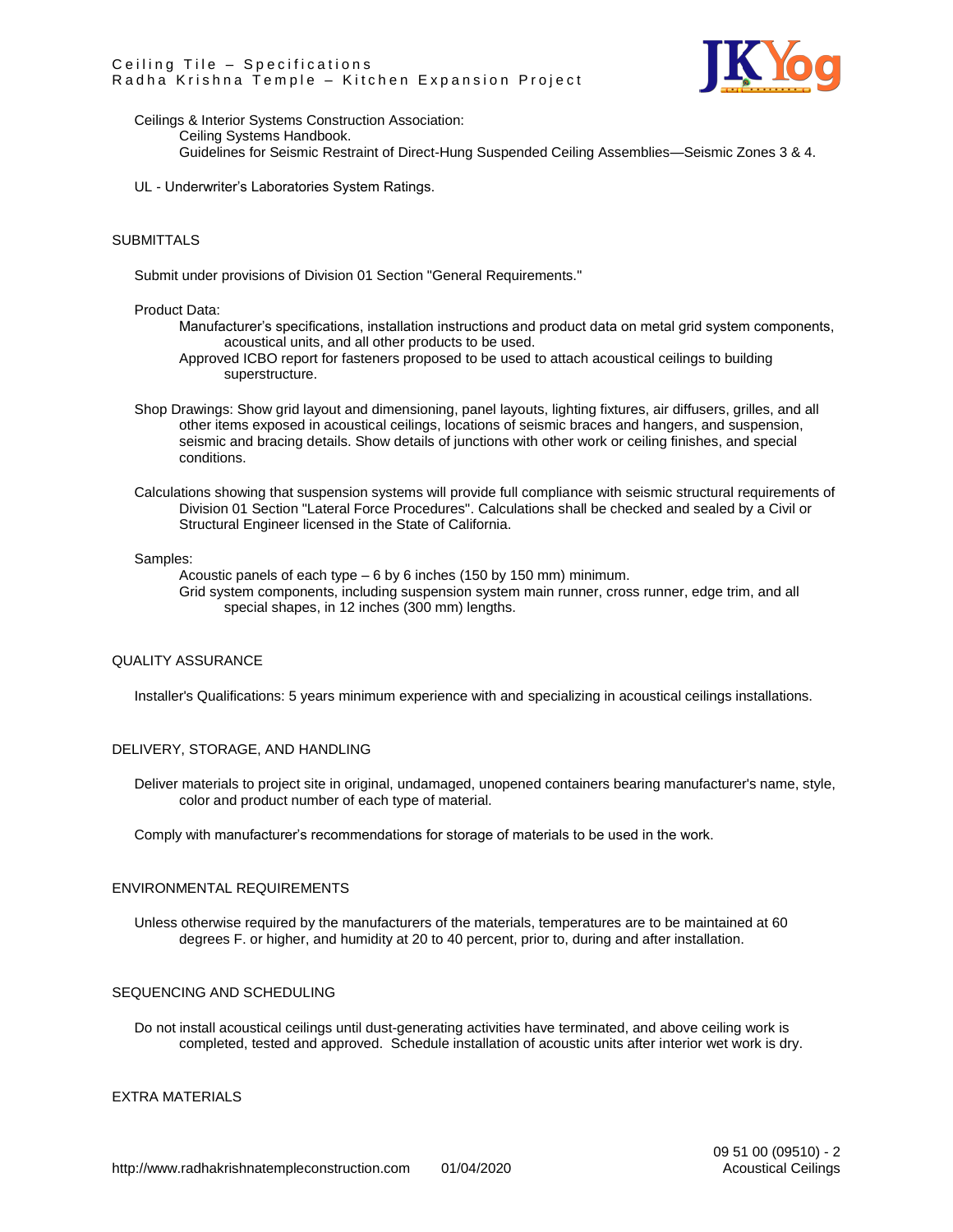

Upon completion of work, deliver stock of replacement materials of acoustical panels used in the work to the Proiec or Construction Manager. Furnish at least ten percent [\_10%\_] percent or [\_\_] panels, whichever is greater, of full-size units of each type, color and pattern of acoustical panel installed. Package extra materials in manufacturer's standard, sealed, unopened boxes, labeled with manufacturer's name, style, number and color of unit, local distributor's name, address and telephone number, and locations where installed in Project.

## PRODUCTS

## EXISTING MATERIALS

Existing suspension system shall be reused if possible and is [steel] [aluminum], approximately 1 1/2 inch (38 mm) high x [15/16 inch (8 mm)] [3/4 (18 mm)] wide, white exposed face, [ 2 by 2 feet (600 by 600 mm)] [2 by 4 feet (600 by 1200 mm)] grid, [except where light fixtures occur]. System [is] [is not] seismically braced. Any new grid system shall meet and form positive structural connection with existing system, using clips and other devices as necessary, which shall be concealed from view. Final appearance shall appear to be one continuous grid system.

### ACOUSTICAL PANEL (AP) MATERIALS

The suspension system and ceiling tile in the new kitchen expansion area shall match the existing kitchen area.

1: Certainteed VinylRock, 2 x 2 Vinyl Wrapped Smooth White Ceiling Tile.

GRID SUSPENSION SYSTEM (GS)

Suspension System shall be white heavy duty 15/16" , by anufacturers: Chicago Metallic Corp., 200 Snap

- System Description: Systems shall be of steel construction as per CBC Standard 25-2 and shall consist of main and cross runners, perimeter trim, connectors, hangers and all accessories necessary for the complete installation.
	- All systems shall permit the installation of recessed lighting fixtures upon the flanges of the systems and any form of splice or other obstruction which would inhibit or render such installation of fixtures difficult will not be permitted.
	- Each intersection, splice and perimeter joint shall meet all seismic requirements of CBC Standard 25-2.

Finish: Factory finished white baked enamel over bonderized, electro-zinc-coated steel.

Main and Cross Runners

GS 1: 15/16 inch (23 mm) flange suspension system, heavy-duty steel, grid module to suit panel size. Include 15/16 inch (23 mm) wide perimeter trim members with reveal to match existing in existing portion of kitchen.

Connectors and Clips: Manufacturer's standard.

Hanger and Bracing Wires: Fed. Spec. QQ-W-461, Class 1, galvanized and annealed, 12 gage minimum.

- Fasteners: Fasteners used for attachment of acoustical ceilings to building superstructure shall have an approved ICBO report.
- Edge Sealer: Latex adhesive designed for the purpose of sealing field-cut edges of acoustic panels, as manufactured by Kelly-Moore, Inc., or equal.